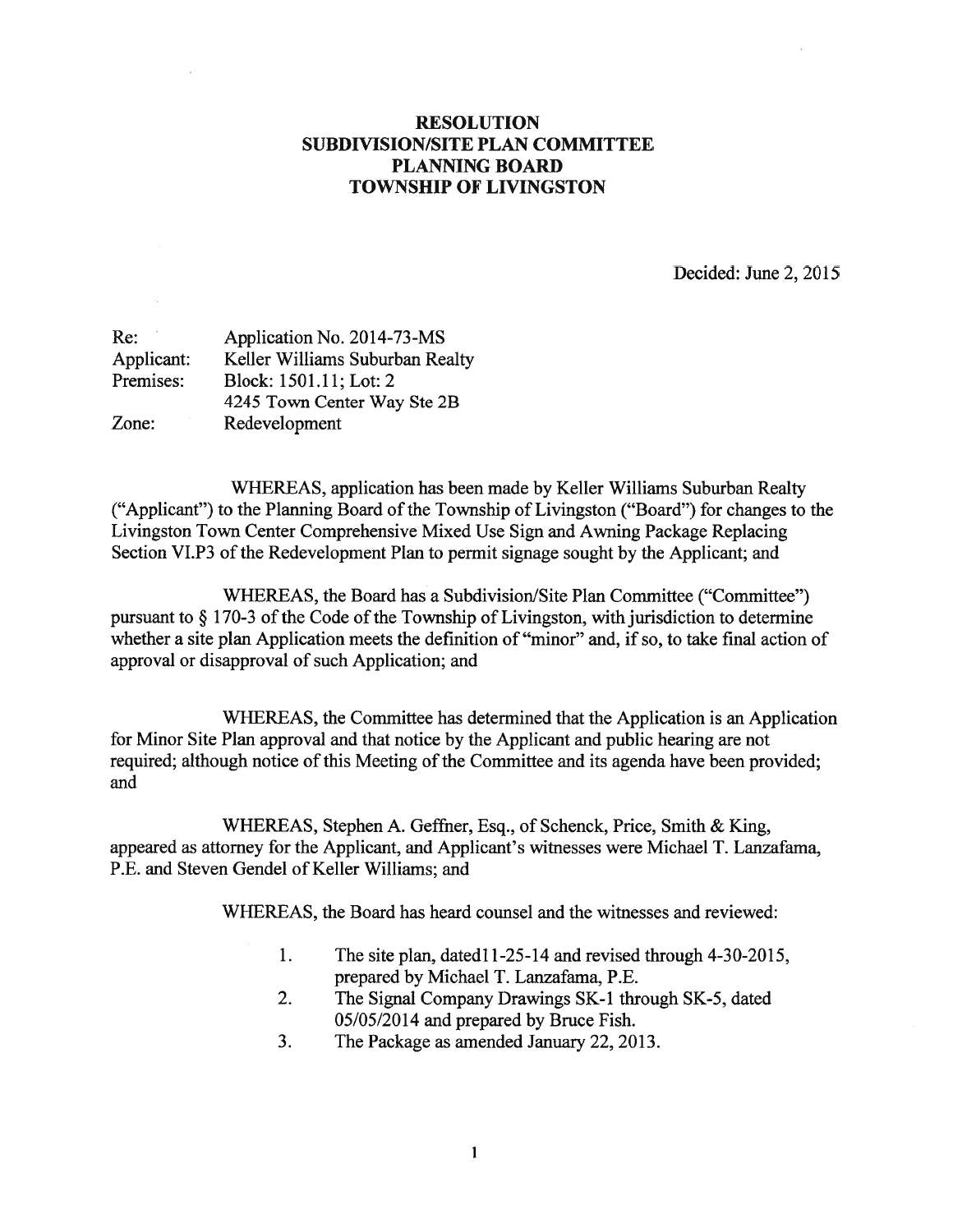NOW, THEREFORE, the Committee does make the following findings of fact and conclusions with respec<sup>t</sup> to this Application:

1. The Application seeks "deviations". That is not correct. A deviation is the Redevelopment Plan equivalent of <sup>a</sup> variance and <sup>a</sup> reques<sup>t</sup> would have to be heard by the full Board. No deviations are involved, as the Redevelopment Plan permits amendments to the Livingston Town Center Comprehensive Mixed Use Sign and Awning Package ("Package") as <sup>a</sup> matter of routine.

2. Changes in the Package are within the jurisdiction of the Subdivision/Site Plan Committee under the definition of "minor site <sup>p</sup>lan" in Township Code § 170-3.

3. The Applicant is <sup>a</sup> real estate agency occupying second floor space in Building C that was formerly tenanted by a restaurant. It is a "national tenant" within the meaning of the term in the Package. The Applicant's business is <sup>a</sup> permitted use, but under the Package the signage sought is only permitted for <sup>a</sup> restaurant. That is because it was originally contemplated that the space, and <sup>a</sup> similar space in Building B, would be occupied by restaurants.

4. Onyx Equities, the property owner and landlord, has consented to the making of this Application.

5. Applicant proposes <sup>a</sup> horizontal wall sign in the white band beneath the terrace that is par<sup>t</sup> of its tenancy. A wall sign for <sup>a</sup> second floor restaurant is permitted at that location.

6. Applicant also proposes a "carved panel" vertical wall sign on the pilaster of the Building C knuckle facing Town Center Way and <sup>a</sup> second such sign on the pilaster facing the common space bounded by F. Mt. Pleasant and N. Livingston Avenues. They are miss-described on the Site Plan as blade signs.

7. All three proposed signs meet the material, design and dimension requirements of the Package for <sup>a</sup> national tenant, and the proposed horizontal sign meets the illumination requirement.

8. The signs on the pilaster are proposed to not be illuminated. The Package presently requires that they each be lit from above by two gooseneck light fixtures.

9. The present requirements of the Package as to signs for the two second floor premises with terraces have the potential of limiting their marketability.

10. The Committee finds the proposed changes to the Package to be reasonable and Paragraph 3.h.(ii) (1) of the Package is hereby amended by deletion of the words indicated by strikethrough and by addition of the words indicted by bold as follows:

(ii) Wall signs for second floor tenants in Buildings B or C are permitted as follows: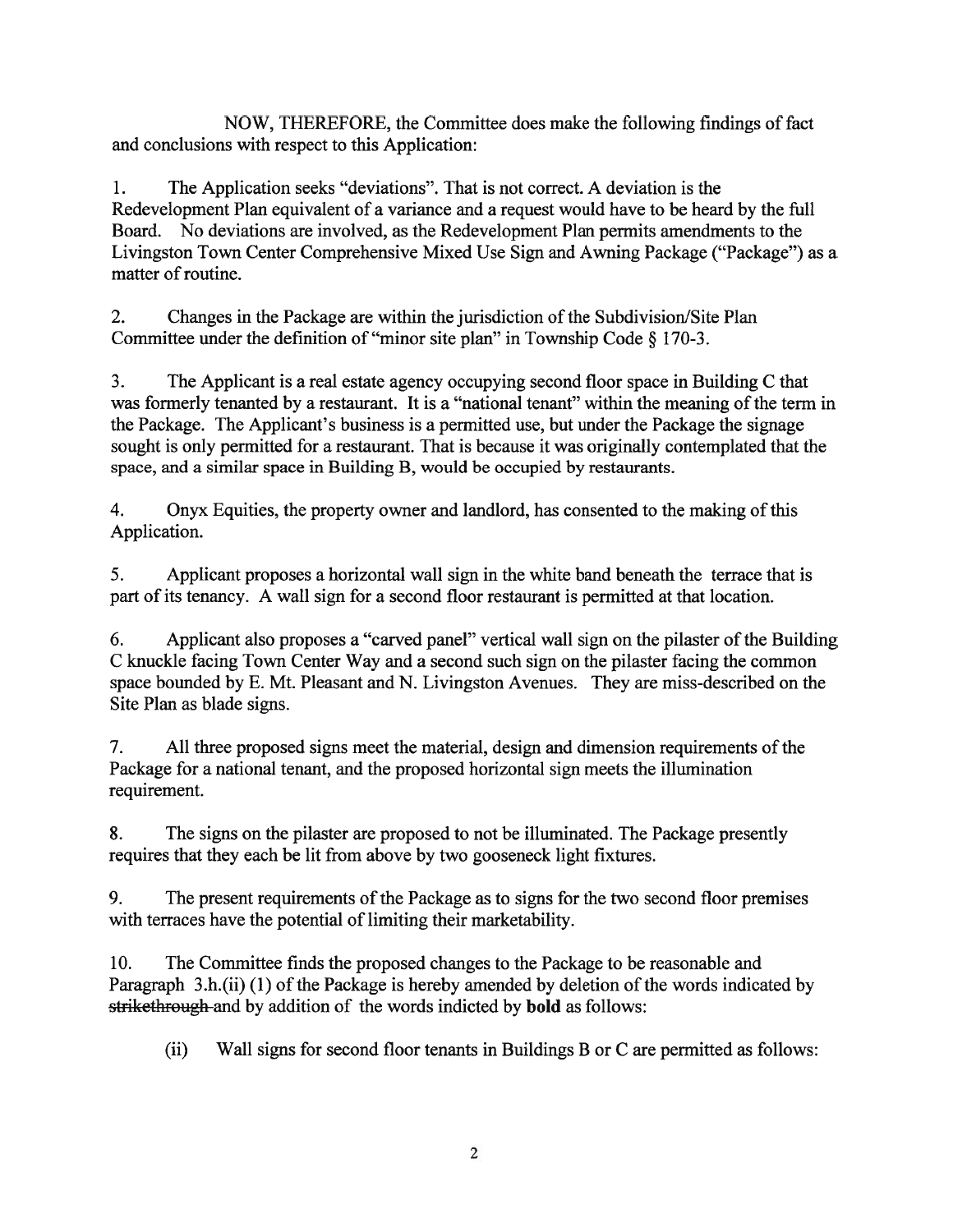(1) Two vertical signs, each of which is to be located and centered on one of the two pilasters of the face of the second levels of the Buildings B and C knuckles facing Town Center Way and the common space bounded by East Mt. Pleasant Avenue and North Livingston Avenue. Each is to be used solely for one second floor restaurant tenant whose tenancy includes second floor terrace space in that building. These pilaster signs shall be on recessed wood-framed signage boxes 32 inches wide by 93 inches high and must contain <sup>a</sup> gold color element: either the box frame, the lettering or the logo or graphic. These signs shall may be lit, but only from above by two gooseneck light fixtures. Each such restaurant tenant also may have, and each first floor restaurant tenant may have, one horizontal wall sign mounted in the white band beneath the second floor terrace restaurant's balcony. The second floor tenant's sign shall meet the standards applicable to a sign located in that band for a first floor-restaurant tenant.

- 11. The Application is hereby approved subject to the provisions herein.
- 12. The full Package as amended this date is attached hereto and hereby incorporated herein

chard Dinar, Chairperson

Subdivision/Site Plan Committee

Peter M. Klein, Chairman Planning Board

<sup>I</sup> hereby certify this to be <sup>a</sup> true and accurate copy ofthe Resolution adopted by the Subdivision/Site Plan Committee of the Planning Board of the Township of Livingston on June 2, 2015 by the affirmative votes of Richard Dinar, Peter Klein and Samuel Ratner; they being <sup>a</sup> quorum of the Committee and all the Members present.

Jackie Coombs-Hollis Planning Board Secretary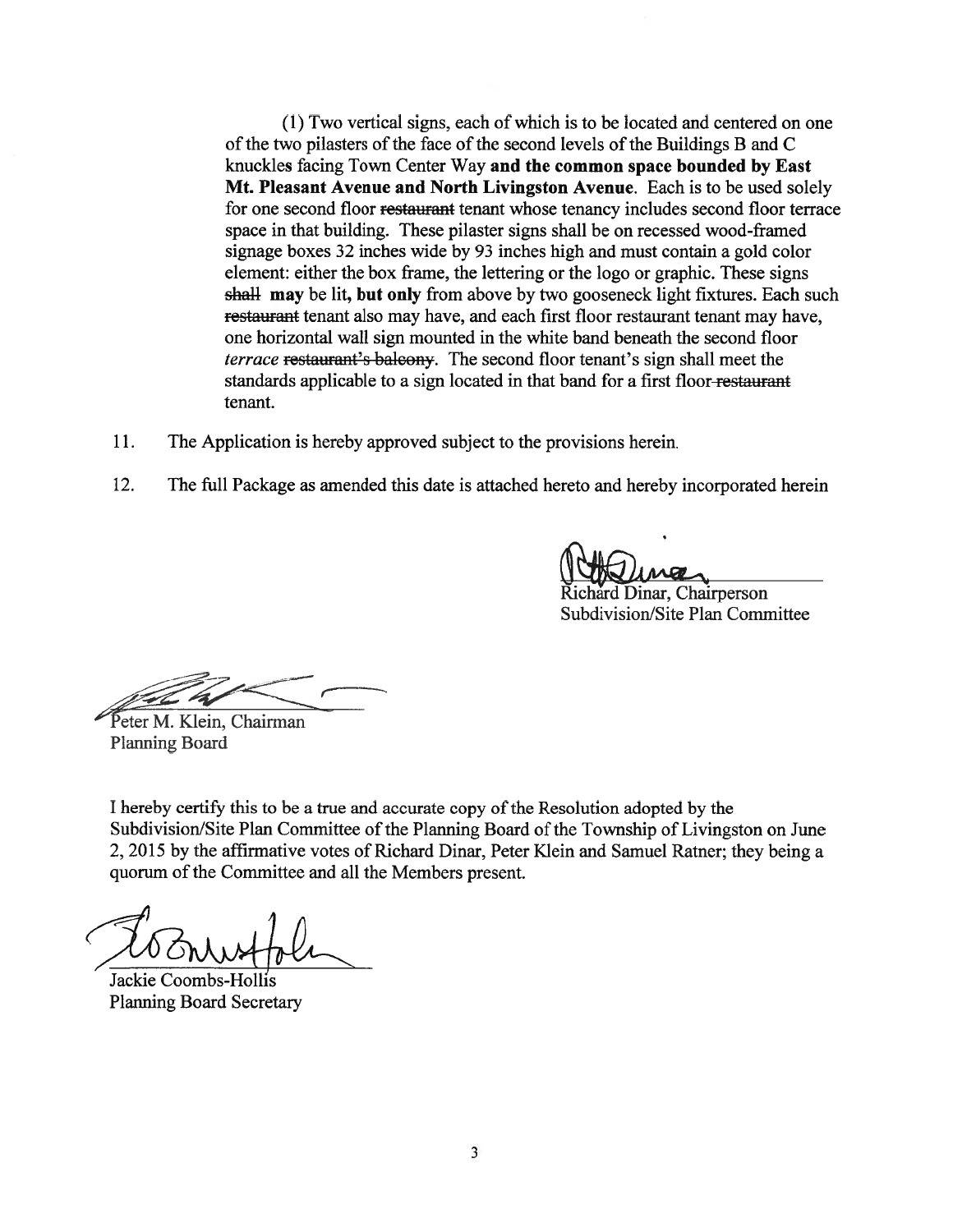## Comprehensive Mixed Use Sign and Awning Package Replacing Section VI.P.3 of the Redevelopment Plan

As amended June 2, 2015

## 3. Mixed Use District

- a. All dwellings shall clearly display the street address number on the primary building. Section  $16-89(a)(2)(i)$  of the Livingston Land Use Ordinance shall not be applicable.
- b. Awnings, signs (other than traffic and parking control signs) and umbrellas shall be allowed only as provided in sub-paragraphs "c" through "m" below, subject always to the provisions of the matrix attached hereto.
- c. Not later than September 15, 2003 the Redevelopers shall submit for Planning Board approval <sup>a</sup> palette of 20 colors which will be the only colors used for signage or for awning fabrics unless expressly otherwise permitted below. Use of matching colors or combinations thereof by adjacent tenants may be discouraged.
- d. Blade Signs: (i) Blade signs shall be required for each ground floor retail or commercial tenant and shall be situated near one public entrance at each sidewalk frontage of such <sup>a</sup> tenant. Allowable materials for blade signs are: (1) painted or stained and/or carved wood; (2) painted metal; (3) brushed finish aluminum, stainless steel, brass or bronze. Colors shall be selected from the palette of 20. Blade signs may be illuminated by miniature gooseneck fixtures or by <sup>a</sup> hidden light source integrated into the suppor<sup>t</sup> brackets. Blade sign suppor<sup>t</sup> brackets may vary in design. Each blade sign shall not exceed 2.5 <sup>x</sup> 2.0 feet, but different shapes may be utilized within those dimensions. Blade signs shall be placed under or between awnings, with the lowest portion of the sign 8.0 feet above the sidewalk, with its highest point no higher than the top point of the awning. Each second floor retail use and restaurant with <sup>a</sup> ground floor entrance may have <sup>a</sup> blade sign on its primary ground level entrance frontage. Such signs shall be mounted at the same height as blade signs for ground floor tenants.

(ii) One double-sided blade sign, identifying up to two tenants in the Mixed Use District, with exterior fluorescent lighting and with the lowest portion of such sign 8.0 feet above the sidewalk and with <sup>a</sup> sign height of not more than 6.0 feet plus <sup>a</sup> decorative top of not more than 22 inches that identifies Livingston Town Center, and <sup>a</sup> width of not more than 3.0 feet, and depth of not more than 1.0 foot (including fluorescent light fixtures), may be mounted on the North Livingston Avenue façade of Building D adjacent to the intersection with Carillon Circle provided that such sign does not extend more than 4.0 feet from the building façade.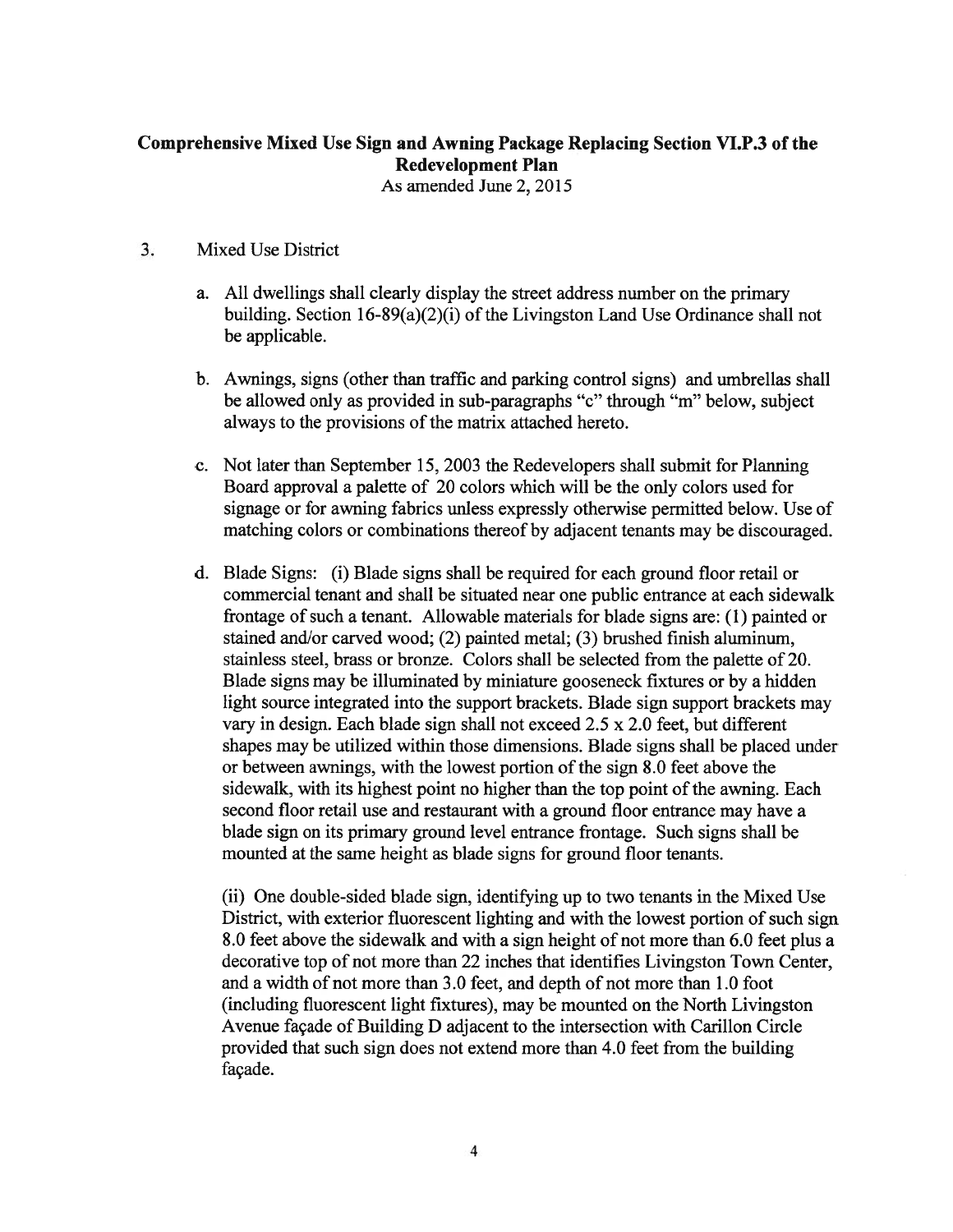(iii) One double-sided blade sign, with exterior fluorescent lighting and identifying up to two restaurants located in Building B, with <sup>a</sup> height of not more than 6.0 feet, width of not more than 3.0 feet and projecting not more than 4.0 feet from the building, may be mounted on the most-easterly pilaster of the East Mt. Pleasant Avenue façade of Building B closest to the right-of-way line and at <sup>a</sup> height above the ground floor tenant wall signs. Such sign shall not be mounted so as to in any way obstruct the view of any tenant wall sign.

- e. Directory Signs: Three free standing directory signs showing the Livingston Town Center logo, listing tenants and including directional arrows and <sup>a</sup> graphic "key" map shall be provided. No advertising shall be permitted on such signs. The signs shall be at the locations shown on the approved Site Plan. The sign face and primary structure of each such sign shall not exceed 4.0 feet in width by 7.0 feet in height. Each may have <sup>a</sup> base not more than 18.0 inches in height with not to exceed 1.0 foot of horizontal projection in any direction. The signs shall be of <sup>a</sup> decorative style and materials that match the style and materials of the buildings and street furniture. One wall-mounted directory sign for second floor tenants shall be located on the ground floor near the elevator serving Buildings B & C. It shall be of the same design but without the base. All directory signs may be internally or externally illuminated.
- f. Vehicular and Pedestrian Directory signage: Pole mounted, and wall or ceiling mounted directional signs shall be provided for pedestrian and vehicular traffic. Pole mounted signs shall project horizontally from their poles and have <sup>a</sup> height of 9.0 inches and <sup>a</sup> horizontal length of 2.0 feet 6.0 inches. Wall mounted blade directional signs shall have the same dimensions. Ceiling mounted directional signs shall be provided at the entry and exit portals of the parking structure and within the structure, shall have <sup>a</sup> height of 9.0 inches, <sup>a</sup> horizontal length of 3.0 feet, and shall be placed so that the lowest portion of the sign is no less than 8.0 feet 6.0 inches from the driveway surface. One wall sign, not to exceed 2.0 feet 6 inches in height and 14.0 feet in width, to identify the Pedestrian Way to the parking structure, shall be mounted on the exterior of Building E, directly above the entrance to that Pedestrian Way.
- g. Monument signs: (i) One small monument near the intersection of Livingston Avenue and Mt. Pleasant Avenue in the center grassy area of the pedestrian way through Lions Park as shown on the Preliminary Subdivision Plat, Drawing No. 20.02 revised through 1-3-07. The sign face and primary structure of eaeh such sign may be up to 4.0 feet in width. The height, including base, shall not exceed 3.0 feet. Decorative horizontal projections of the base may extend the width as much as 2.0 feet. The dominant materials shall be natural stone, or masonry, and the sign design shall be consistent with the architecture and street furniture. The signs shall be externally illuminated or by lighting behind non-illuminated lettering.
	- (ii) One double-sided monument sign, identifying up to 6 retail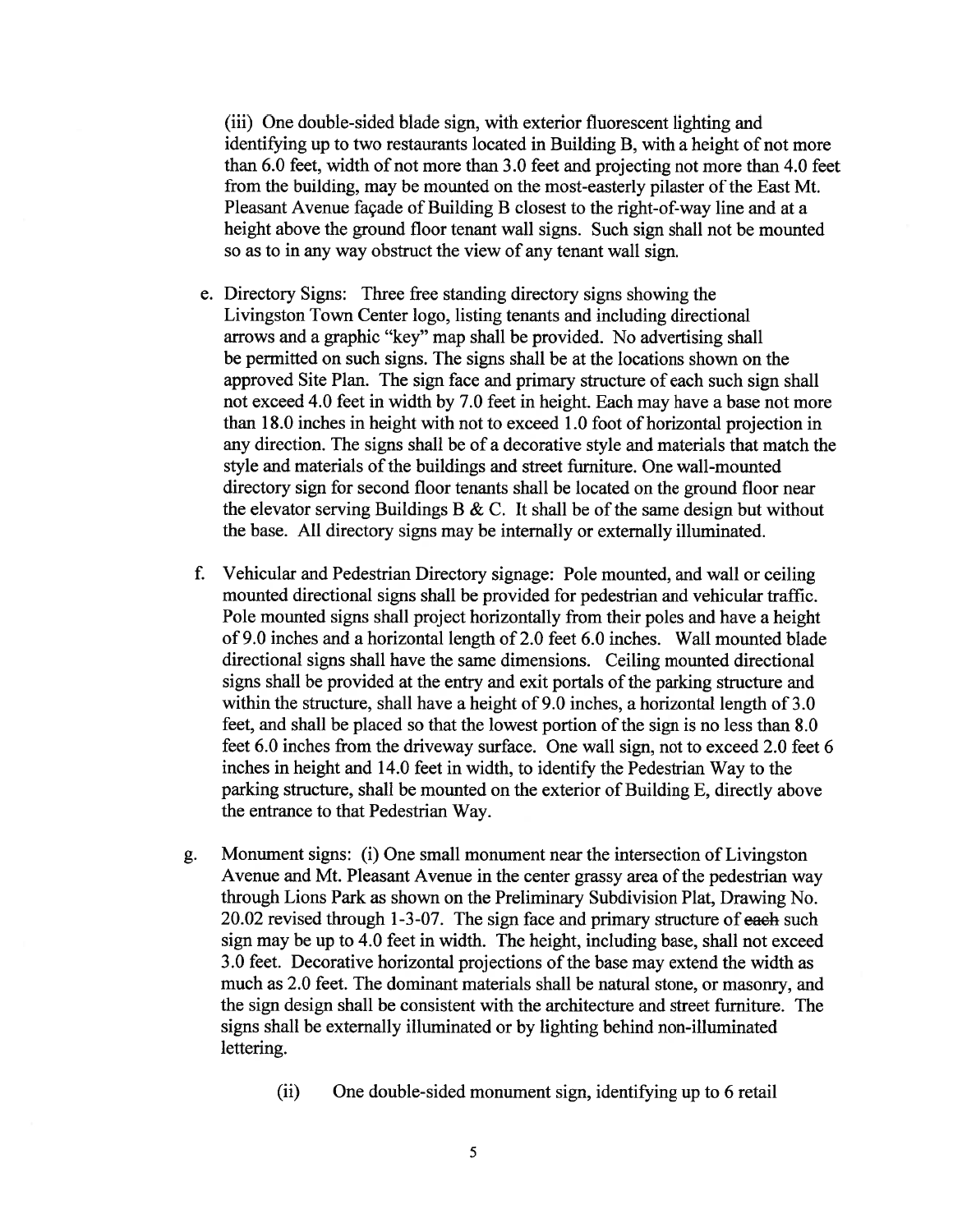or restaurant tenants, shall be permitted in the divider island of The Esplanade at <sup>a</sup> right angle to and <sup>a</sup> distance of 14 feet from the East Mt. Pleasant Avenue curb. The height over-all, including <sup>a</sup> base of 2 feet, shall not exceed 6 feet and the length over-all shall not exceed 7 feet 7&7/8 inches. The area of tenant text shall not be higher than 2 feet 9 inches or longer than 5 feet 5 inches. The dominant materials shall by synthetic brick and synthetic stucco that match the adjacent building façade. The sign shall be externally lighted by shielded ground lights.

(iii) Two double-sided monuments signs, each identifying up to 6 retail or restaurant tenants may be located in Lions Park. One shall be at <sup>a</sup> right angle to East Mt. Pleasant Avenue and the other at <sup>a</sup> right angle to North Livingston Avenue. Each shall be installed 5 feet from the ROW line. The one on the East Mt. Pleasant Avenue frontage shall be 4 feet from the retaining wall, approximately 39 feet from Building B and approximately 30 feet from the eastern tip of the landscaped area. The other shall be 5 feet from the North Livingston Avenue ROW line, approximately 3 feet from the retaining wall, 46 feet from the facade of Building C and 32 feet from the northern tip of that landscaped area. For each sign, the height over-all shall not exceed 4 feet 6 inches, the length over-all shall exceed 7 feet 7&7/8 inches, and the area of text shall not be higher than 2 feet 9 inches or longer than 5 feet 5 inches. The dominant materials shall by synthetic brick and synthetic stucco that match the adjacent building façade. The sign shall be externally lighted by shielded ground lights.

h. Wall signs: (i) Wall signs for ground floor tenants shall be permitted within <sup>a</sup> sign band located over required awnings. They shall be affixed to <sup>a</sup> sign rail (raceway) painted to match the façade. The sign rail shall be affixed to decorative wall brackets. The sign band shall not exceed 30.0 inches in height. Any sign or lettering within the sign band shall not exceed 24.0 inches in height. For <sup>a</sup> single bay tenant, the lettering or sign shall not exceed 90% of the width of the bay. For a multiple-bay tenant, the dominant lettering or sign shall not exceed 90% of the bay that it is within, while any additional wall sign or lettering for that tenant shall not exceed 60% of the width of the bay that it is within. In no case shall any wall sign or lettering exceed 27.0 feet in width. For purposes of this Section VI.P.3, a "bay" is the distance of void between any two of the following architectural features: pilaster, column or break. All wall signs shall be made of(1) painted, stained and/or carved wood; (2) painted metal; or (3) brushed finish aluminum, stainless steel, brass or bronze. Tenants shall be identified by name in lettering that shall be (1) gold colored letter forms carved into or applied to the surface of the sign;  $(2)$  single colored letter forms carved into or applied to the surface of the sign; or, (3) metallic solid-bodied letters, matte finish, with returns; or (4) painted metal letters with returns. All colors shall be from the palette approved by the Planning Board, excep<sup>t</sup> that proprietary signage colors of national tenants may be used for them. Signs may be lit by shielded downward gooseneck fixtures, up lights or back-lights.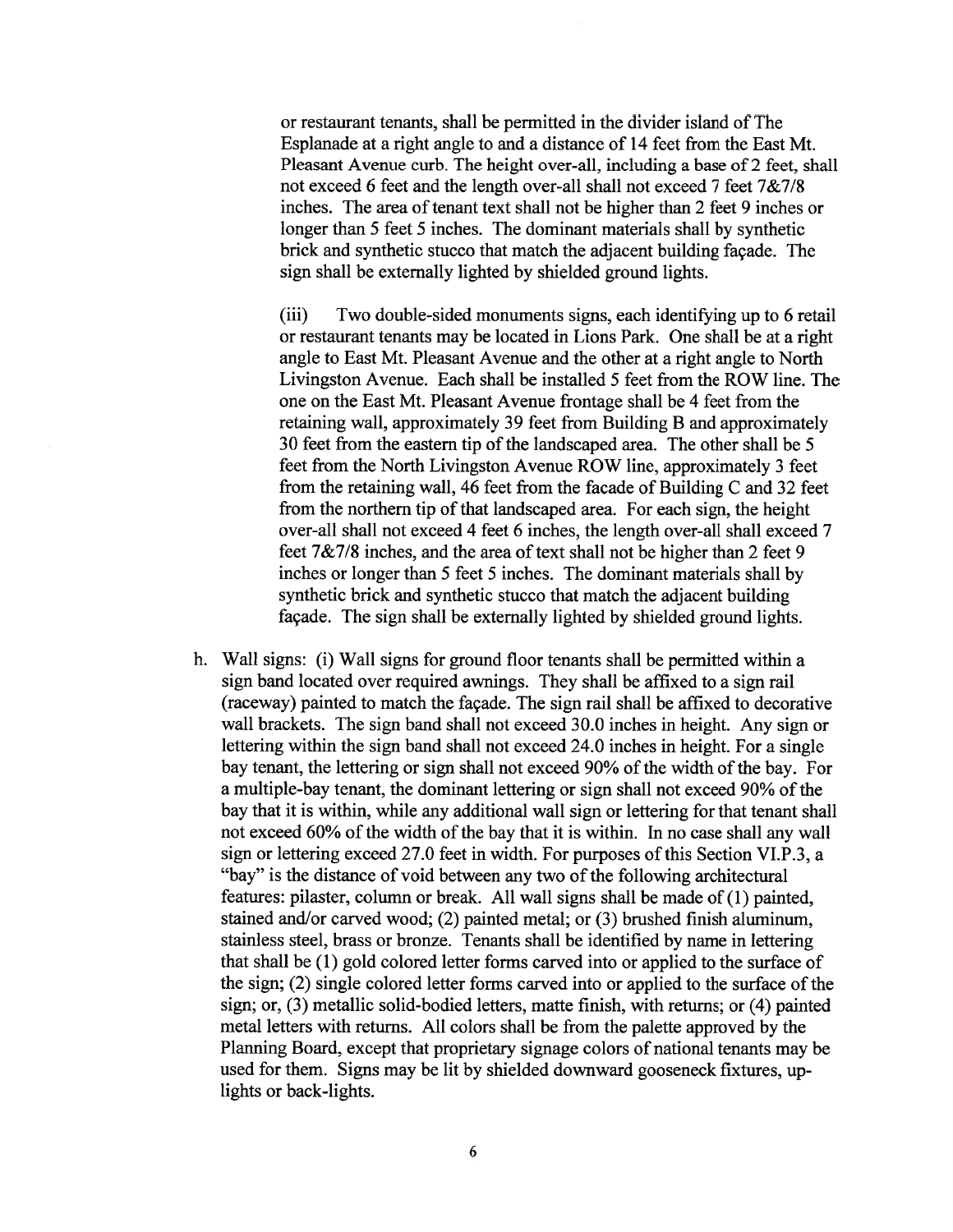(ii) Wall signs for second floor tenants in Buildings B or C are permitted as follows:

(1) Two vertical signs, each of which is to be located and centered on one of the two pilasters of the face of the second levels of the Buildings <sup>B</sup> and C knuckles facing Town Center Way and the common space bounded by East Mt. Pleasant Avenue and North Livingston Avenue. Each is to be used solely for one second floor tenant whose tenancy includes second floor terrace space in that building. These <sup>p</sup>ilaster signs shall be on recessed wood-framed signage boxes 32 inches wide by 93 inches high and must contain <sup>a</sup> gold color element: either the box frame, the lettering or the logo or graphic. These signs may be lit, but only from above by two gooseneck light fixtures. Each such tenant also may have, and each first floor restaurant tenant may have, one horizontal wall sign mounted in the white band beneath the second floor terrace. The second floor tenant's sign shall meet the standards applicable to <sup>a</sup> sign located in that band for <sup>a</sup> first floor tenant.

(2) Other second floor tenants in Buildings B or C on the East Mt. Pleasant Avenue or North Livingston Avenue frontages may each have, at <sup>a</sup> location on such frontage approved by the Planning Board, one placard wall sign on that frontage; provided that the total number of such signs shall not exceed 4 facing North Livingston Avenue, 4 facing Town Center Way, and 3 facing East Mt. Pleasant Avenue. Such signs shall each be similar in size to but not larger than the second story windows, shall be constructed of finished aluminum and shall be of one uniform color chosen from the approved color palette. Lettering shall be not be more than 8 inches in height for those signs facing Town Center Way and not more than 10 inches in height for those facing North Livingston Avenue or East Mt. Pleasant Avenue. Lighting will be of the gooseneck spotlight type only.

(iii) No window or awning signs shall be permitted on second floors.

- i. Clock tower: An internally illuminated clock face shall be located on each of the four sides of the clock tower. The clocks shall be calibrated, controlled and maintained so as to ensure that the clocks always show the correct time. Wall signs identifying the development may be mounted on the three sides of the clock tower that do not face Building E after approval of their design and illumination by the Planning Board.
- j. Window signs: Window signs directly on the inside surface of groun<sup>d</sup> floor storefront window glass shall be permitted to display (1) that tenant's name and/or logo in white or gold, or (2) that tenant's information in white lettering. Such signs may appear in no more than the greater of one (1) window per tenant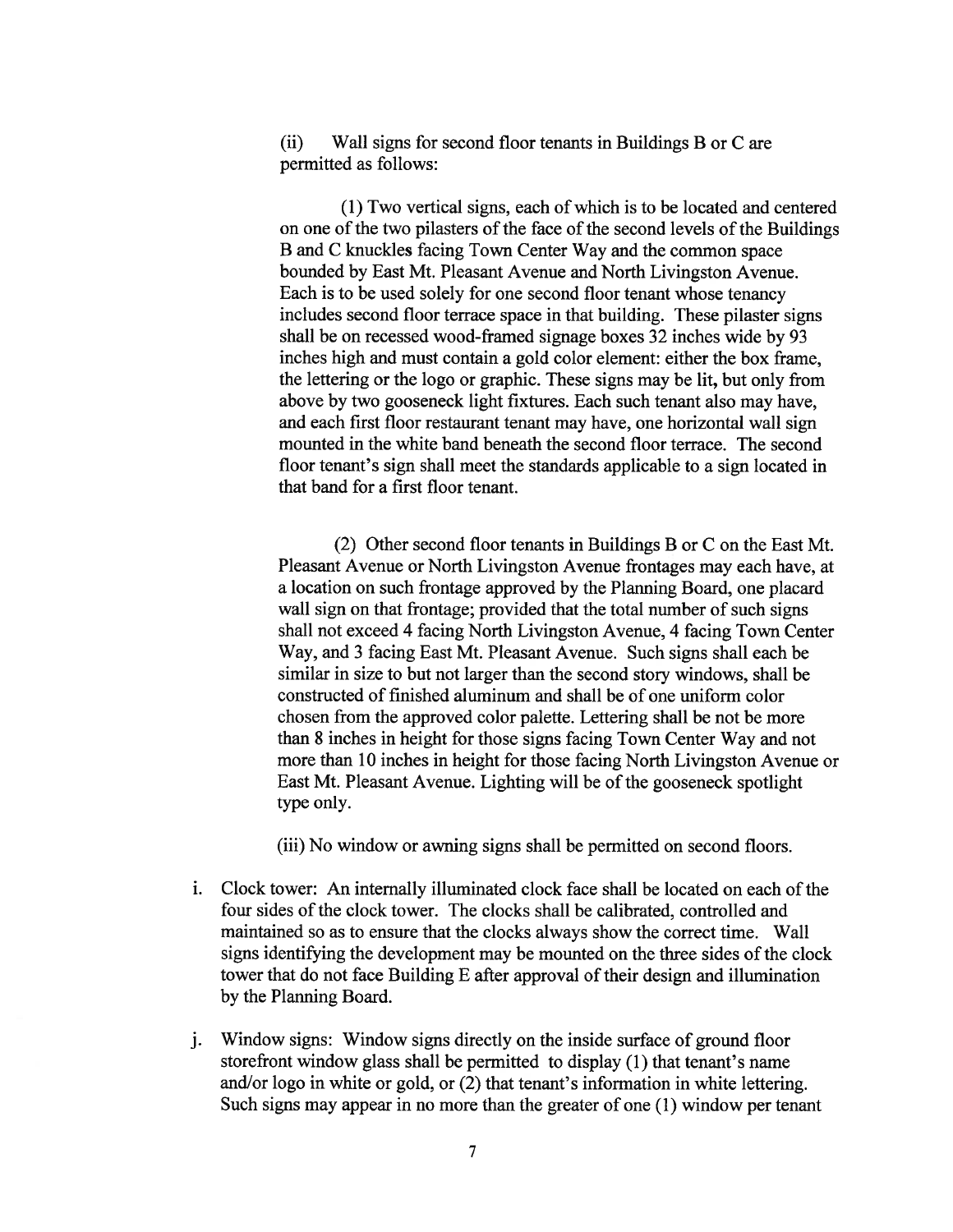frontage or 50% of that tenant's total windows. The dimensions of such signs shall not exceed the maximums set out in the matrix. All other signs placed on windows, and internally illuminated window signs, are prohibited

- k. Restaurant Menu. Ground floor restaurants may have one menu holder sign case, not exceeding 2.0 square feet, mounted on the door, or the adjacent wall, of their primary public entrance. A second floor restaurant may have such <sup>a</sup> menu holder sign wall-mounted on the ground floor near the elevator serving Buildings B  $&C$ . Alternatively, second floor restaurants may share <sup>a</sup> sidewalk-mounted pedestal menu stand located adjacent to the exterior stairway in the passageway between Buildings B and C. The dimensions of such shared menu stand shall not exceed 4.0 square feet and the top of the sign shall not be more than 42 inches above the sidewalk.
- 1. Awnings. Awnings are required elements of the ground floor retail and commercial frontages. All facades shall have awnings on each ground floor window excep<sup>t</sup> for arched windows. Each awning shall cover one window or bay. Such awnings shall extend 5.0 feet from the building façade at <sup>a</sup> uniform 30 degree angle. Awning brackets shall be either ornamental metal or painted metal in tones compatible with the awning color. All awnings shall be non-retractable and side panels are prohibited. Awning materials shall be opaque canvas or <sup>a</sup> canvas look-a-like in matte finish. Awning colors shall be consistent across an individual tenant's space and shall be from the palette of colors approved by the Planning Board. Awnings may be <sup>a</sup> single color or may be striped. No patterns other than stripes shall be permitted. Not to exceed 50% of all awnings may utilize <sup>a</sup> no greater than 3.0 foot <sup>x</sup> 3.0 foot area in the center of the awning for <sup>a</sup> tenant name or logo. Every awning shall have <sup>a</sup> valance. All valances shall be of the same height, which shall not exceed 8.0 inches or be less than 6.0 inches. Tenant names or logos may appear on not more than 50% of the valances on that tenant's facade. Helvetica or proprietary type-faces may be used. Letters or logos on valances may not exceed 4.0 inches in height. Second floor retail or commercial tenants may have non-retractable awnings which meet the fabric, color, bracket and valance signage requirements for ground floor awnings. Such awnings shall extend 3.0 feet from the building façade at <sup>a</sup> 30 degree angle. Each shall be mounted within the brick frame of <sup>a</sup> single window. A second floor tenant electing to have awnings must have awnings for all of its windows, and all of that tenant's awnings must be of identical size and shape. Side panels are not permitted. Valances shall have <sup>a</sup> height of 6.0 inches.
- m. Café umbrellas. Café umbrellas are allowed for outdoor table seating, including terrace seating. They shall be opaque canvas or look-a-like fabric, in marketplace style, of solid colors and with no signage or symbols of any kind.
- n. The Matrix which accompanies the Comprehensive Mixed Use Sign and Awning Package approved on July 15, 2002 is hereby amended by adding an "Option 6",